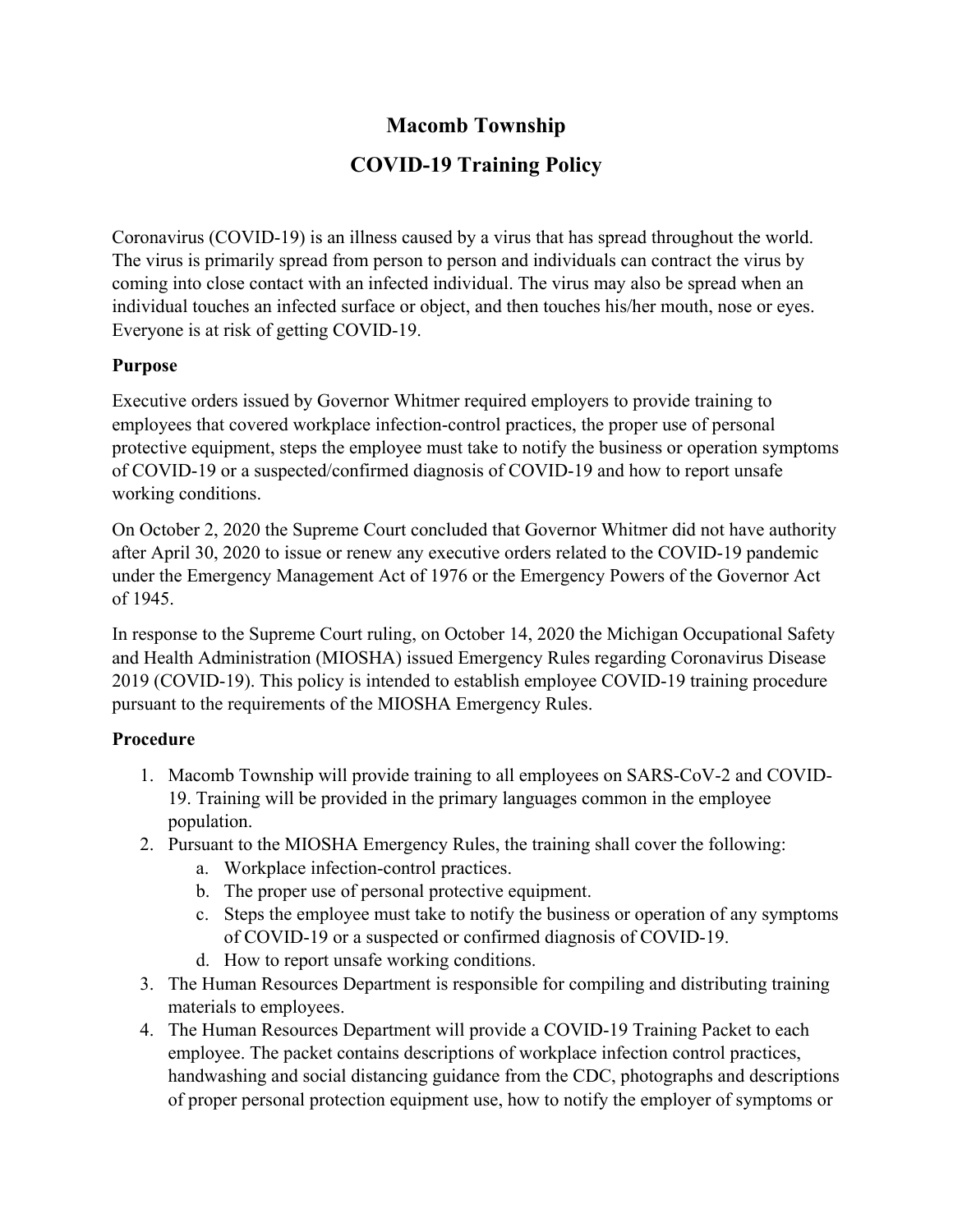suspected/confirmed diagnosis, how to report unsafe working conditions and how to access additional resources related to COVID-19.

- 5. In addition to reviewing contents covered in the COVID-19 Training Packet, employees are required to watch CDC YouTube videos saved to the Human Resources page on the Township Website. The videos are also accessible through the Employee Intranet.
- 6. The COVID-19 Training Packet will be distributed to all new hires during new employee orientation. New hires will also watch the CDC YouTube videos in addition to the Township's standard new hire training videos.
- 7. After reviewing the COVID-19 Training Packet, watching the required videos and completing other screening requirements outlined in the Preparedness and Response Plan, employees are required to complete the Return to Work Attestation and submit the signed Attestation to the Human Resources Department.
- 8. In addition to the material covered in the COVID-19 Training Packet and training videos, Township employees have access to numerous COVID-19 resources through the Township's Employee Assistance Program (EAP), Ulliance, and by accessing the CDC's Coronavirus web page.
- 9. Employees who seek additional training or resources should contact their Department Head or a member of the Human Resources Department.
- 10. The Human Resources Department will send weekly emails to supplement and reinforce the COVID-19 training material. Department Heads are responsible for sharing the weekly emails with employees who do not have a Township email.
- 11. The Human Resources Department will update training materials as needed in the instance that the Township's Preparedness and Response Plan is changed or new information becomes available regarding COVID-19.

### **Records**

The Human Resources Department is responsible for maintaining all records relative to employee COVID-19 training including copies of the COVID-19 Training Packet, completed Return to Work Attestation Forms and weekly training emails sent to all staff. Records will be maintained for 1 year from the time of generation.